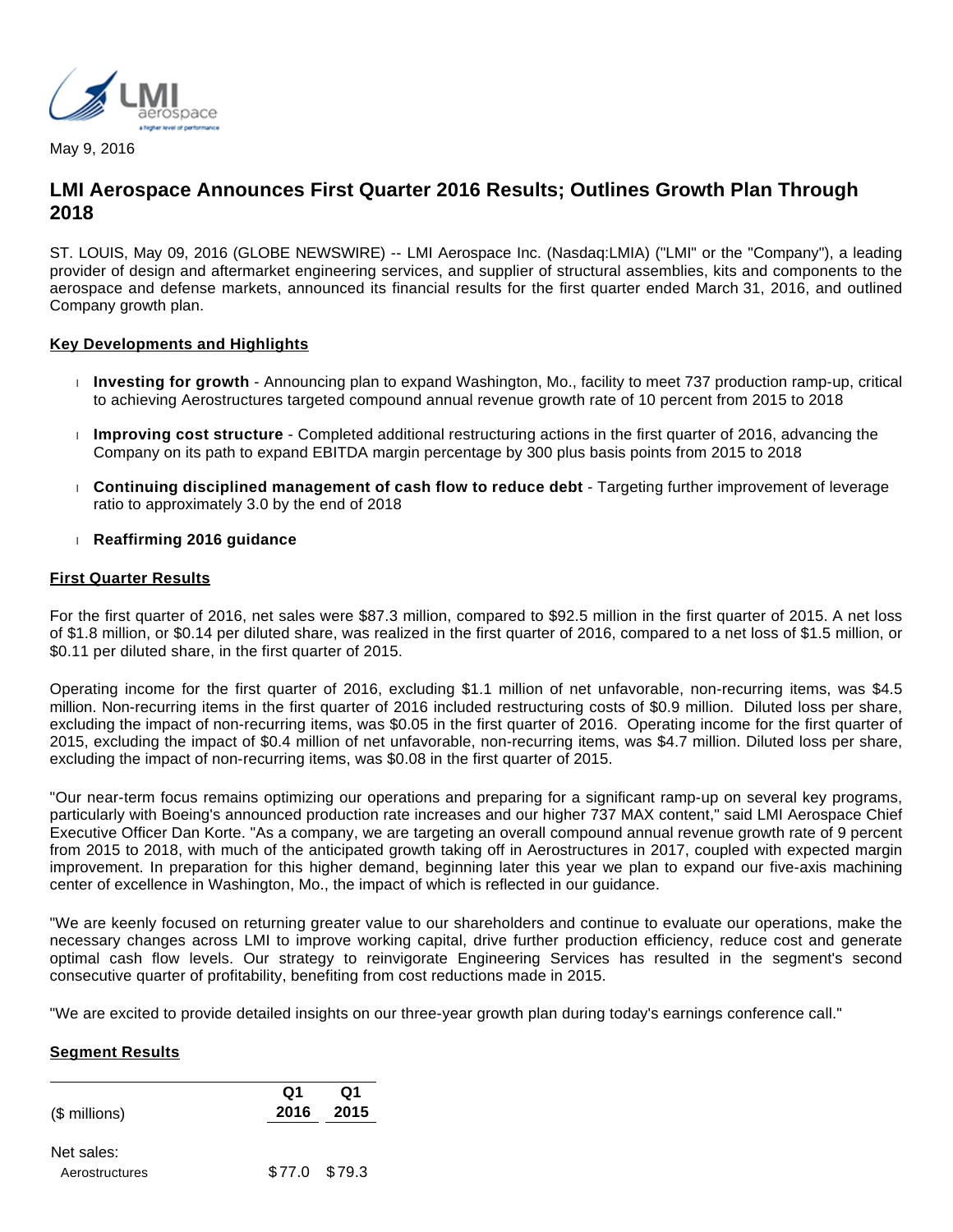| <b>Engineering Services</b>    | 11 1          | 13.5   |
|--------------------------------|---------------|--------|
| Eliminations                   | (0.8)         | (0.3)  |
| Total net sales                | \$87.3        | \$92.5 |
|                                |               |        |
| Income (loss) from operations: |               |        |
| Aerostructures                 | \$ 3.5 \$ 5.1 |        |
| <b>Engineering Services</b>    | 0.2           | (0.8)  |
| Eliminations                   | (0.3)         |        |
| Total income from operations   | 3.4           | 43     |

#### **Aerostructures Segment**

|                                 | Q1     |            | Q1     |            |
|---------------------------------|--------|------------|--------|------------|
| Net Sales (\$ in millions)      | 2016   | % of Total | 2015   | % of Total |
|                                 |        |            |        |            |
| Large commercial aircraft       | \$44.8 | 58.2%      | \$42.2 | 53.2%      |
| Corporate and regional aircraft | 17.3   | 22.5%      | 20.5   | 25.9%      |
| Military                        | 8.9    | 11.6%      | 10.3   | 13.0%      |
| Other                           | 6.0    | $7.7\%$    | 6.3    | 7.9%       |
| Total                           | \$77.0 | 100.0%     | \$79.3 | 100.0%     |

Aerostructures revenue decreased 3.0 percent to \$77.0 million in the first quarter of 2016 from \$79.3 million in the first quarter of 2015. In the large commercial aircraft market, higher production rates on the Boeing 787 and Bombardier C-Series programs increased sales by \$1.5 million and \$1.3 million, respectively, a trend which is expected to continue through 2016. The decline in sales in the corporate and regional jet market was attributable to lower demand of \$3.2 million on the Gulfstream G450/550 program, which was expected. Military sales on the Boeing F/A-18 and Lockheed Martin F-35 programs declined \$0.9 million and \$0.7 million, respectively.

The Aerostructures segment generated gross profit of \$14.8 million, or 19.2 percent of net sales, in the first quarter of 2016 versus \$15.9 million, or 20.1 percent of net sales, in the first quarter of 2015. Lower sales volume and unfavorable product mix contributed to the reduction in gross profit margin in the first quarter of 2016. This decline in gross profit margin was partially offset by benefits realized from restructuring activities completed during 2015.

Selling, general and administrative expenses were \$11.3 million in the first quarter of 2016 versus \$10.8 million in the first quarter of 2015. The increase was attributable to restructuring charges of \$0.9 million recognized in the first quarter of 2016 compared to \$0.3 million in the first quarter of 2015. Excluding the impact of these items, selling, general and administrative expenses were \$10.4 million and \$10.5 million in the first quarter of 2016 and 2015, respectively.

# **Engineering Services Segment**

|                                 | Q1     |            | Q1     |                 |
|---------------------------------|--------|------------|--------|-----------------|
| Net Sales (\$ in millions)      | 2016   | % of Total |        | 2015 % of Total |
| Large commercial aircraft       | \$5.9  | 53.2%      | \$7.5  | 55.6%           |
| Corporate and regional aircraft | 2.6    | 23.4%      | 2.9    | 21.5%           |
| Military                        | 2.2    | 19.8%      | 2.5    | 18.5%           |
| Other                           | 0.4    | $3.6\%$    | 0.6    | 4.4%            |
| Total                           | \$11.1 | 100.0%     | \$13.5 | 100.0%          |

Engineering Services revenue decreased 18.1 percent to \$11.1 million in the first quarter of 2016 from \$13.5 million in the first quarter of 2015.

The decline in net sales in the large commercial market was primarily attributable to lower sales on the Bombardier Global 7000/8000 program and lower maintenance and repair revenues of \$0.7 million and \$0.5 million, respectively. Sales to the corporate and regional aircraft market declined primarily due to a \$0.3 million decrease in the Aerion AS2 program. The decline in military sales was primarily due to \$0.5 million decrease in revenue on the Bell V-280 program which is now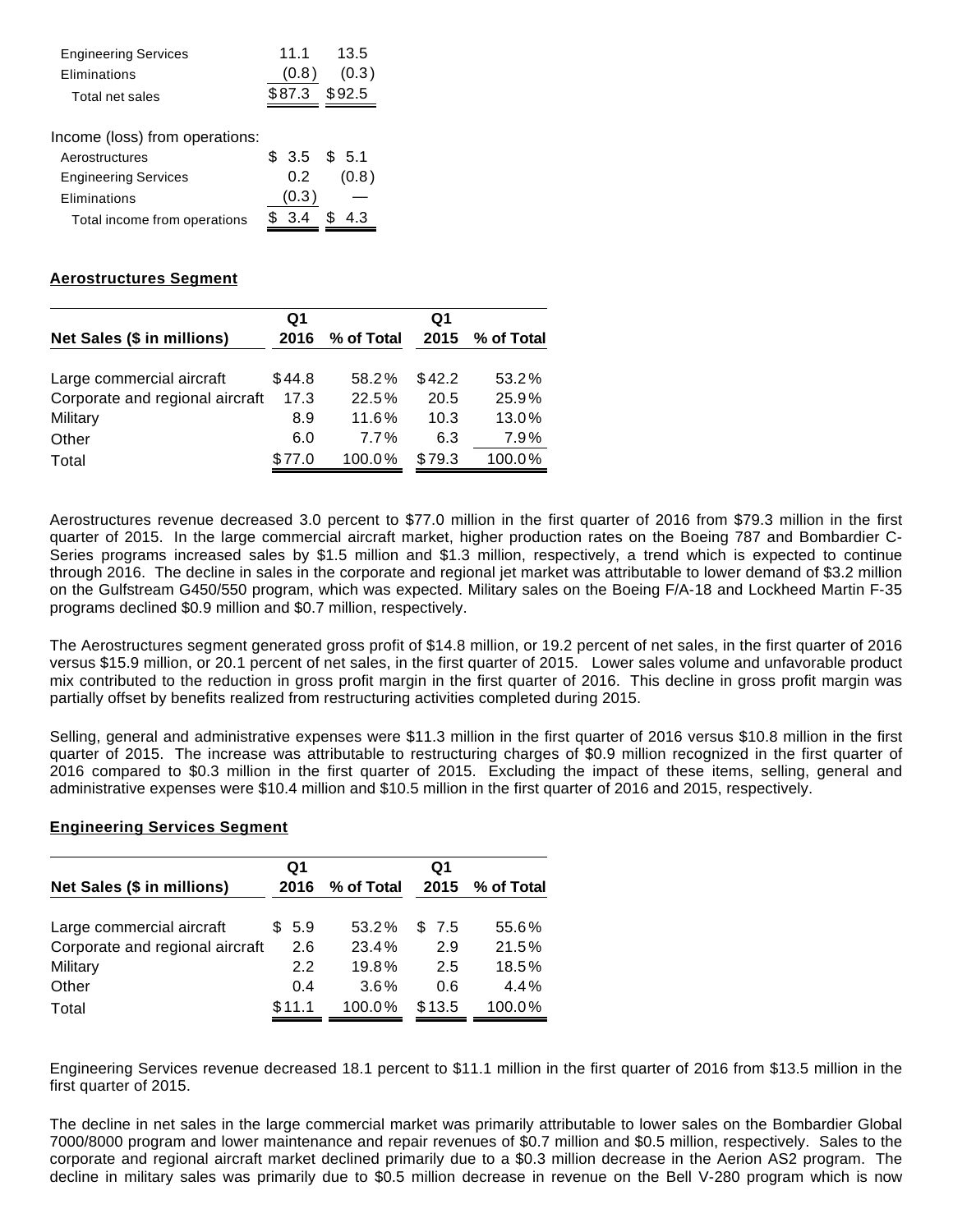complete.

Gross profit for the segment was \$1.7 million, or 15.1 percent of net sales, for the first quarter of 2016, compared to \$1.3 million, or 9.6 percent of net sales, for the prior year quarter. The increase in gross profit was primarily attributable to the decline in salary and related expenses resulting from cost reduction activities completed in 2015.

Selling, general and administrative expenses for the segment were \$1.5 million in the first quarter of 2016 compared to \$2.1 million in the first quarter of 2015. The decrease in selling, general and administrative expenses was primarily attributable to a decline in salary and related expenses resulting from cost reduction activities completed in 2015.

## **Non-Segment**

Interest expense decreased \$0.3 million in the first quarter of 2016 on lower borrowings compared to the first quarter of 2015.

The Company recorded an income tax benefit of \$0.2 million for the first quarter of 2016, compared to income tax expense of \$0.3 million in the first quarter of 2015.

The Company's operating cash flow was \$2.0 million higher in the first quarter of 2016 when compared to the prior-year period. The Company's operations used cash of \$7.2 million in the first quarter of 2016 and funded net capital expenditures of \$2.4 million, resulting in negative free cash flow of \$9.7 million. In the first quarter of 2015, the Company's operations used cash of \$9.3 million and funded net capital expenditures of \$6.9 million, resulting in negative free cash flow of \$16.2 million.

#### **Outlook for 2016**

The Company reaffirms the guidance for 2016 previously provided in the fourth quarter 2015 earnings release dated March 9, 2016:

| (\$ millions)                                                                               | 2016 Guidance 2015 Actual                                   |                                 |
|---------------------------------------------------------------------------------------------|-------------------------------------------------------------|---------------------------------|
| Sales:<br>Aerostructures<br><b>Engineering Services</b><br><b>Fliminations</b><br>Net Sales | $$315.0 - $325.0$ \$<br>50.0 - 55.0<br>$$365.0 - $380.0$ \$ | 327.2<br>49.1<br>(1.2)<br>375.1 |
| Operating profit                                                                            | $$22.0 - $27.0$ \$                                          | 20.8                            |
| Free cash flow                                                                              | \$10.0 - \$15.0 \$                                          | 16.0                            |

#### **Conference Call and Webcast Information**

In connection with this release and as previously announced, LMI will hold a conference call today, May 9, 2016, at 9:00 a.m., Central Daylight Time. LMI Chief Executive Officer Dan Korte and Chief Financial Officer Cliff Stebe will host the call. To participate in the call, dial 866-307-3343 approximately five minutes before the conference call time start time.

Visit [http://ir.lmiaerospace.com/events.cfm](http://www.globenewswire.com/Tracker?data=zodkhPIgKo0Gou_Ulw9z2yPDw-fGEgoVAO8RSsiP9NeWGqPi82UCm7y1oanf6-yNT8XZG6Sn2RGfl9FoCF75fL1gr_DOTvHVuV-ejKnng7MM9UP0YH1_CGj-Lzz1hAA2) to access a link to a live webcast of the call. A recording of the call will be available for a limited time on the Company's website after the call concludes.

#### **About LMI Aerospace**

LMI Aerospace Inc. is a leading supplier of structural solutions and engineering services to the commercial, business and regional, and military aerospace markets. Manufacturing more than 40,000 products for a variety of platforms and providing turnkey engineering capabilities to support aircraft lifecycles, LMI offers complete, integrated solutions in aerostructures, engineering and program management. Based in St. Louis, LMI has 22 locations across the United States and in Mexico, the United Kingdom and Sri Lanka. For more information visit: [www.lmiaerospace.com.](http://www.globenewswire.com/Tracker?data=K4UnNhO8EAflduaGYA766kvnvYNPAZtbGTN_A561brBI5jpkVg_F_fcDbou6PWRSLd6D2sHqXhH8YbaA2XmESiUJ2Z_-D25cYHXdJzK5rQ8=)

#### **Cautionary Statements Regarding Forward-Looking Statements**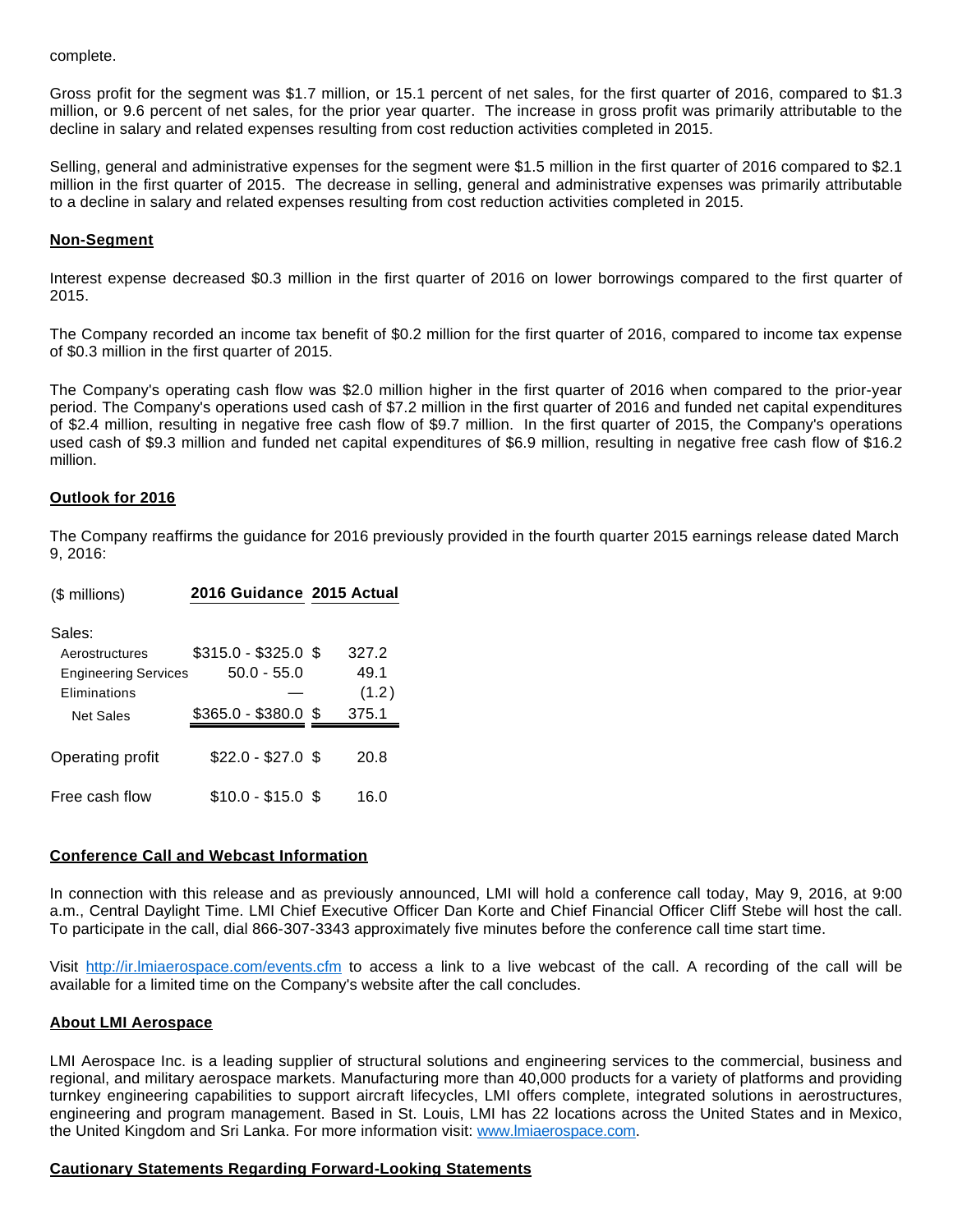This news release includes forward-looking statements, including statements related to LMI's strategy and outlook for 2016 and beyond, and other statements based on current management expectations, estimates and projections. Such forwardlooking statements are not guarantees and are inherently subject to various risks and uncertainties that could cause actual results and events to differ materially from the forward-looking statements. These risks and uncertainties include, among other things, difficulties implementing the Company's growth strategy, continued decline in demand in the Engineering Services segment, managing leverage resulting from our notes and revolving credit facility, complying with debt covenants with respect to such indebtedness and competitive pressures, as well as those Risk Factors detailed in the Company's Annual Report on Form 10-K for the year ended December 31, 2015, and any risk factors set forth in our other filings with the Securities and Exchange Commission. The forward-looking statements included in this document are only made as of the date of this document and we disclaim any obligation to publicly update any forward-looking statement to reflect subsequent events or circumstances.

## **LMI Aerospace, Inc. Condensed Consolidated Balance Sheets**

#### (Amounts in thousands, except share and per share data)

(Unaudited)

|                                                                                                                                                                          | March 31,<br>2016 |    | <b>December</b><br>31,<br>2015 |
|--------------------------------------------------------------------------------------------------------------------------------------------------------------------------|-------------------|----|--------------------------------|
| <b>Assets</b>                                                                                                                                                            |                   |    |                                |
| Current assets:                                                                                                                                                          |                   |    |                                |
| Cash and cash equivalents                                                                                                                                                | \$<br>1.439       | S  | 10,504                         |
| Accounts receivable, net                                                                                                                                                 | 54,953            |    | 48,491                         |
| Inventories                                                                                                                                                              | 119,359           |    | 114,775                        |
| Prepaid expenses and other current assets                                                                                                                                | 4,665             |    | 4,147                          |
| Total current assets                                                                                                                                                     | 180,416           |    | 177,917                        |
| Property, plant and equipment, net                                                                                                                                       | 98,281            |    | 100,969                        |
| Goodwill                                                                                                                                                                 | 86,784            |    | 86,784                         |
| Intangible assets, net                                                                                                                                                   | 45,546            |    | 46,582                         |
| Other assets                                                                                                                                                             | 3,484             |    | 3,728                          |
| <b>Total assets</b>                                                                                                                                                      | \$414,511         | S  | 415,980                        |
| Liabilities and shareholders' equity                                                                                                                                     |                   |    |                                |
| Current liabilities:                                                                                                                                                     |                   |    |                                |
| Accounts payable                                                                                                                                                         | \$19,855          | \$ | 13,156                         |
| Accrued expenses                                                                                                                                                         | 21,842            |    | 30,015                         |
| Current installments of long-term debt and capital lease obligations                                                                                                     | 2,352             |    | 2,362                          |
| <b>Total current liabilities</b>                                                                                                                                         | 44,049            |    | 45,533                         |
| Long-term debt and capital lease obligations, less current installments                                                                                                  | 248,561           |    | 247,633                        |
| Other long-term liabilities                                                                                                                                              | 3,575             |    | 4,322                          |
| Deferred income taxes                                                                                                                                                    | 516               |    | 536                            |
| Total long-term liabilities                                                                                                                                              | 252,652           |    | 252,491                        |
| Shareholders' equity:                                                                                                                                                    |                   |    |                                |
| Common stock, \$0.02 par value per share; authorized 28,000,000 shares; issued 13,471,377 and 13,287,688<br>shares at March 31, 2016 and December 31, 2015, respectively | 269               |    | 266                            |
| Preferred stock, \$0.02 par value per share; authorized 2,000,000 shares; none issued at either date                                                                     |                   |    |                                |
| Additional paid-in capital                                                                                                                                               | 98,827            |    | 97,617                         |
| Accumulated other comprehensive loss                                                                                                                                     | (225)             |    | (211)                          |
| Treasury stock, at cost, 419 and 39,419 shares at March 31, 2016 and December 31, 2015, respectively                                                                     | (4)               |    | (418)                          |
| Retained earnings                                                                                                                                                        | 18,943            |    | 20,702                         |
| Total shareholders' equity                                                                                                                                               | 117,810           |    | 117,956                        |
| Total liabilities and shareholders' equity                                                                                                                               | \$414,511         | \$ | 415,980                        |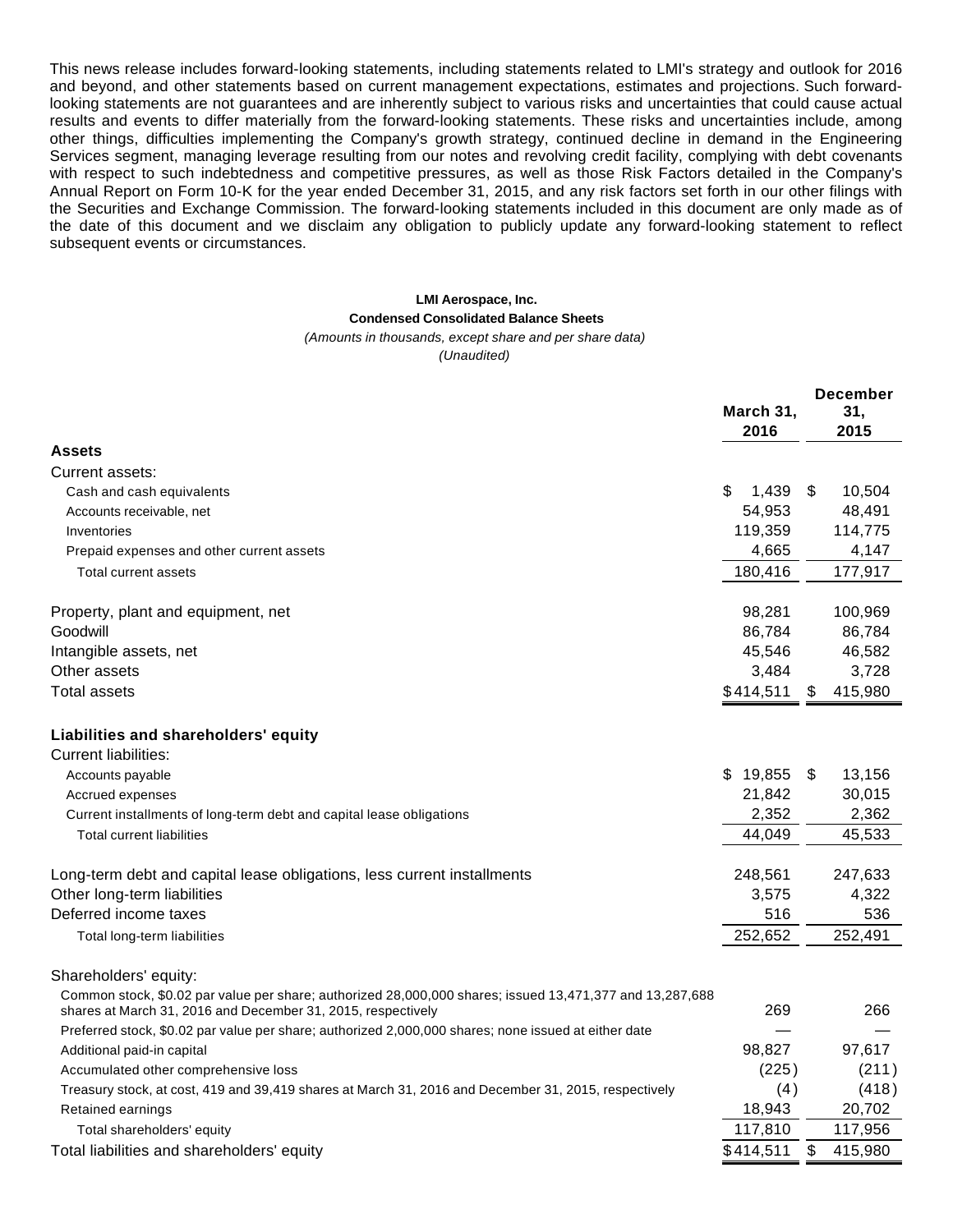## **Supplemental Balance Sheet Information:**

Product inventory Capitalized contract costs Total inventories

| March 31, |         | December 31, |         |  |
|-----------|---------|--------------|---------|--|
|           | 2016    | 2015         |         |  |
| \$        | 86.717  | \$           | 82.587  |  |
|           | 32,642  |              | 32,188  |  |
| \$        | 119.359 | \$.          | 114,775 |  |

#### **LMI Aerospace, Inc.**

**Condensed Consolidated Statements of Comprehensive Income (Loss)** (Amounts in thousands, except share and per share data) (Unaudited)

|                                                     |    | Three Months Ended March 31, |                         |            |
|-----------------------------------------------------|----|------------------------------|-------------------------|------------|
|                                                     |    | 2016                         |                         | 2015       |
| Sales and service revenue                           |    |                              |                         |            |
| <b>Product sales</b>                                | \$ | 75,862                       | \$                      | 78,457     |
| Service revenue                                     |    | 11,469                       |                         | 14,018     |
| Net sales                                           |    | 87,331                       |                         | 92,475     |
| Cost of sales and service revenue                   |    |                              |                         |            |
| Cost of product sales                               |    | 60,336                       |                         | 62,551     |
| Cost of service revenue                             |    | 10,765                       |                         | 12,727     |
| Cost of sales                                       |    | 71,101                       |                         | 75,278     |
| Gross profit                                        |    | 16,230                       |                         | 17,197     |
| Selling, general and administrative expenses        |    | 11,853                       |                         | 12,609     |
| Restructuring expense                               |    | 947                          |                         | 275        |
| Income from operations                              |    | 3,430                        |                         | 4,313      |
| Other (expense) income:                             |    |                              |                         |            |
| Interest expense                                    |    | (5,263)                      |                         | (5,591)    |
| Other, net                                          |    | (90)                         |                         | 122        |
| Total other expense                                 |    | (5, 353)                     |                         | (5, 469)   |
| Loss before income taxes                            |    | (1,923)                      |                         | (1, 156)   |
| (Benefit) provision for income taxes                |    | (164)                        |                         | 309        |
| Net loss<br>Other comprehensive income (expense):   |    | (1,759)                      |                         | (1, 465)   |
| Change in foreign currency translation adjustment   |    |                              |                         |            |
| Total comprehensive loss                            | \$ | $\frac{(13)}{(1,772)}$       | $\overline{\mathbf{s}}$ |            |
| Amounts per common share:                           |    |                              |                         |            |
| Net loss per common share                           | \$ | (0.14)                       | \$                      | (0.11)     |
| Net loss per common share assuming dilution         | S  | (0.14)                       | \$                      | (0.11)     |
| Weighted average common shares outstanding          |    | 12,975,485                   |                         | 12,794,766 |
| Weighted average dilutive common shares outstanding |    | 12,975,485                   |                         | 12,794,766 |

**LMI Aerospace, Inc. Condensed Consolidated Statements of Cash Flows** (Amounts in thousands) (Unaudited)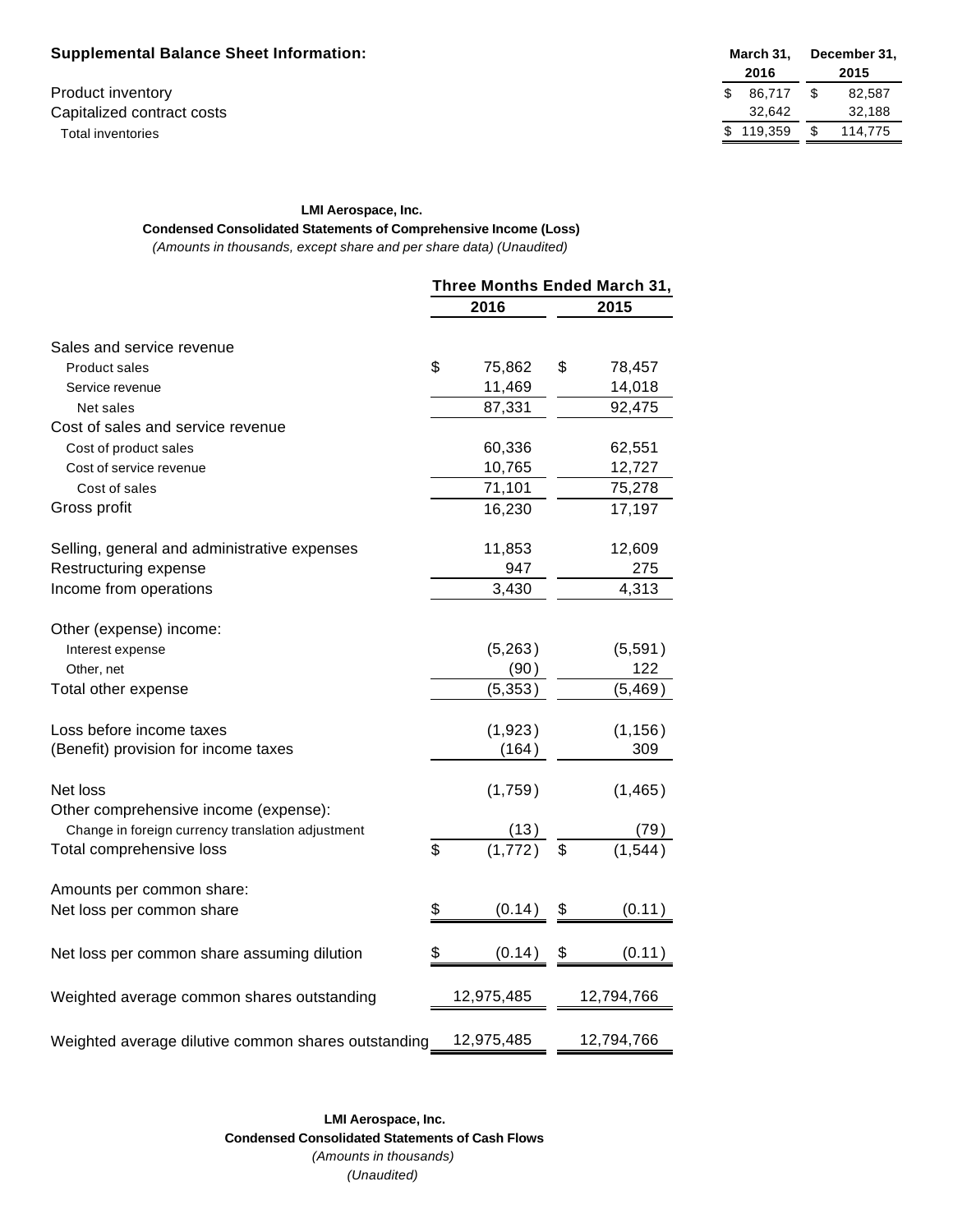|                                                                             | <b>Three Months Ended</b><br>March 31, |              |    |          |
|-----------------------------------------------------------------------------|----------------------------------------|--------------|----|----------|
|                                                                             |                                        | 2016         |    | 2015     |
| <b>Operating activities:</b>                                                |                                        |              |    |          |
| Net loss                                                                    | \$                                     | $(1,759)$ \$ |    | (1,465)  |
| Adjustments to reconcile net loss to net cash used by operating activities: |                                        |              |    |          |
| Depreciation and amortization                                               |                                        | 4,900        |    | 4,913    |
| Amortization of debt issuance cost                                          |                                        | 478          |    | 489      |
| Deferred taxes                                                              |                                        |              |    | 87       |
| Stock based compensation                                                    |                                        | 345          |    | 586      |
| Other non-cash items                                                        |                                        | (65)         |    | (42)     |
| Changes in operating assets and liabilities:                                |                                        |              |    |          |
| Accounts receivable                                                         |                                        | (6, 475)     |    | (2,736)  |
| Inventories                                                                 |                                        | (4,740)      |    | (7, 576) |
| Prepaid expenses and other assets                                           |                                        | (387)        |    | (540)    |
| Current income taxes                                                        |                                        | (38)         |    | 208      |
| Accounts payable                                                            |                                        | 7,388        |    | 1,786    |
| Accrued expenses                                                            |                                        | (6, 891)     |    | (4,986)  |
| Net cash used by operating activities                                       |                                        | (7, 244)     |    | (9,276)  |
| <b>Investing activities:</b>                                                |                                        |              |    |          |
| Additions to property, plant and equipment                                  |                                        | (2, 418)     |    | (6, 879) |
| Proceeds from sale of property, plant and equipment                         |                                        | 6            |    |          |
| Net cash used by investing activities                                       |                                        | (2, 412)     |    | (6, 879) |
| <b>Financing activities:</b>                                                |                                        |              |    |          |
| Proceeds from issuance of debt                                              |                                        | 1,465        |    |          |
| Principal payments on long-term debt and notes payable                      |                                        | (874)        |    | (614)    |
| Advances on revolving line of credit                                        |                                        | 2,000        |    | 36,000   |
| Payments on revolving line of credit                                        |                                        | (2,000)      |    | (24,500) |
| Payments for debt issuance cost                                             |                                        |              |    | (94)     |
| Net cash provided by financing activities                                   |                                        | 591          |    | 10,792   |
| Net decrease in cash and cash equivalents                                   |                                        | (9,065)      |    | (5,363)  |
| Cash and cash equivalents, beginning of period                              |                                        | 10,504       |    | 7,927    |
| Cash and cash equivalents, end of period                                    |                                        | 1,439        | \$ | 2,564    |
| Supplemental disclosure of noncash transactions:                            |                                        |              |    |          |
| Defined contribution plan funding in company stock                          |                                        | 1,472        | \$ | 710      |

#### **LMI Aerospace, Inc. Selected Non-GAAP Disclosures** (Amounts in thousands)

(Unaudited)

|      | <b>Three Months Ended</b><br>March 31, |
|------|----------------------------------------|
| 2016 | 2015                                   |
|      |                                        |

# **Non-GAAP Financial Information**

Adjusted Earnings Before Interest, Taxes, Depreciation and Amortization (EBITDA)(1):

| Net loss                      | \$(1,759) \$(1,465) |       |
|-------------------------------|---------------------|-------|
| Income tax (benefit) expense  | (164)               | 309   |
| Depreciation and amortization | 4.900               | 4.913 |
| Stock-based compensation      | 752                 | 907   |
| Interest expense              | 5.263               | 5.591 |
| Restructuring expense         | 947                 | 275   |
|                               |                     |       |